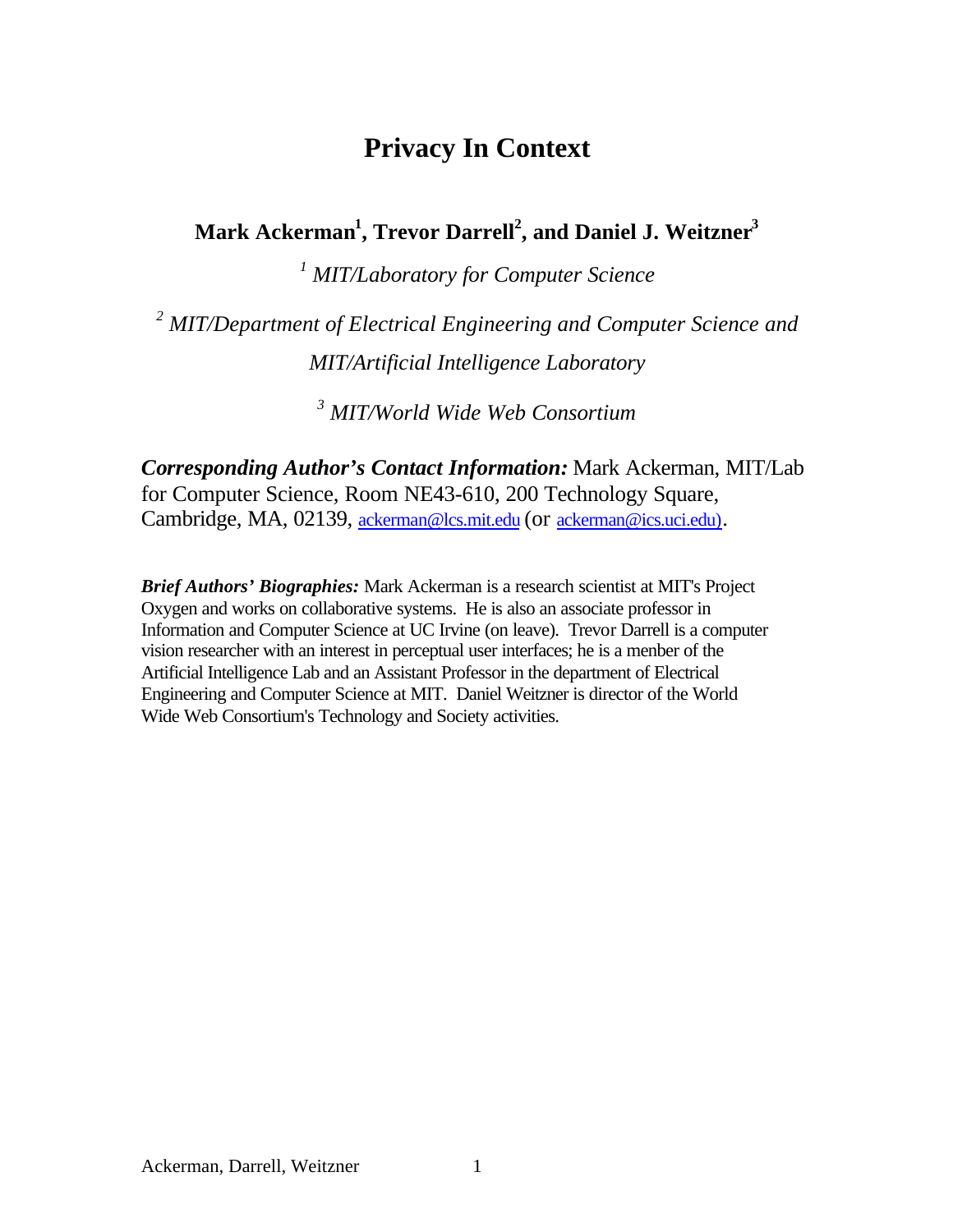#### **ABSTRACT**

Context-aware computing offers the promise of significant user gains - the ability for systems to adapt more readily to user needs, models, and goals. Dey et al presents a masterful step towards understanding context-aware applications. We examine Dey et al in the light of privacy issues -- that is, individuals' control over their personal data -- to highlight some of the thorny issues in context-aware computing that will be upon us soon. We argue that privacy in context-aware computing, especially those with perceptually-aware environments, will be quite complex. Indeed privacy forms a *codesign* space between the social, the technical, and the regulatory. We recognize that Dey et al is a necessary first step in examining important software engineering concerns, but future research will need to consider how regulatory and technical solutions might be co-designed to form a public good.

## **CONTENTS**

## **1. INTRODUCTION**

- **2. USERS AND PRIVACY IN CONTEXT-AWARE APPLICATIONS**
- **3. POLICY-DRIVEN DESIGN REQUIREMENTS**
- **4. OPEN RESEARCH ISSUES**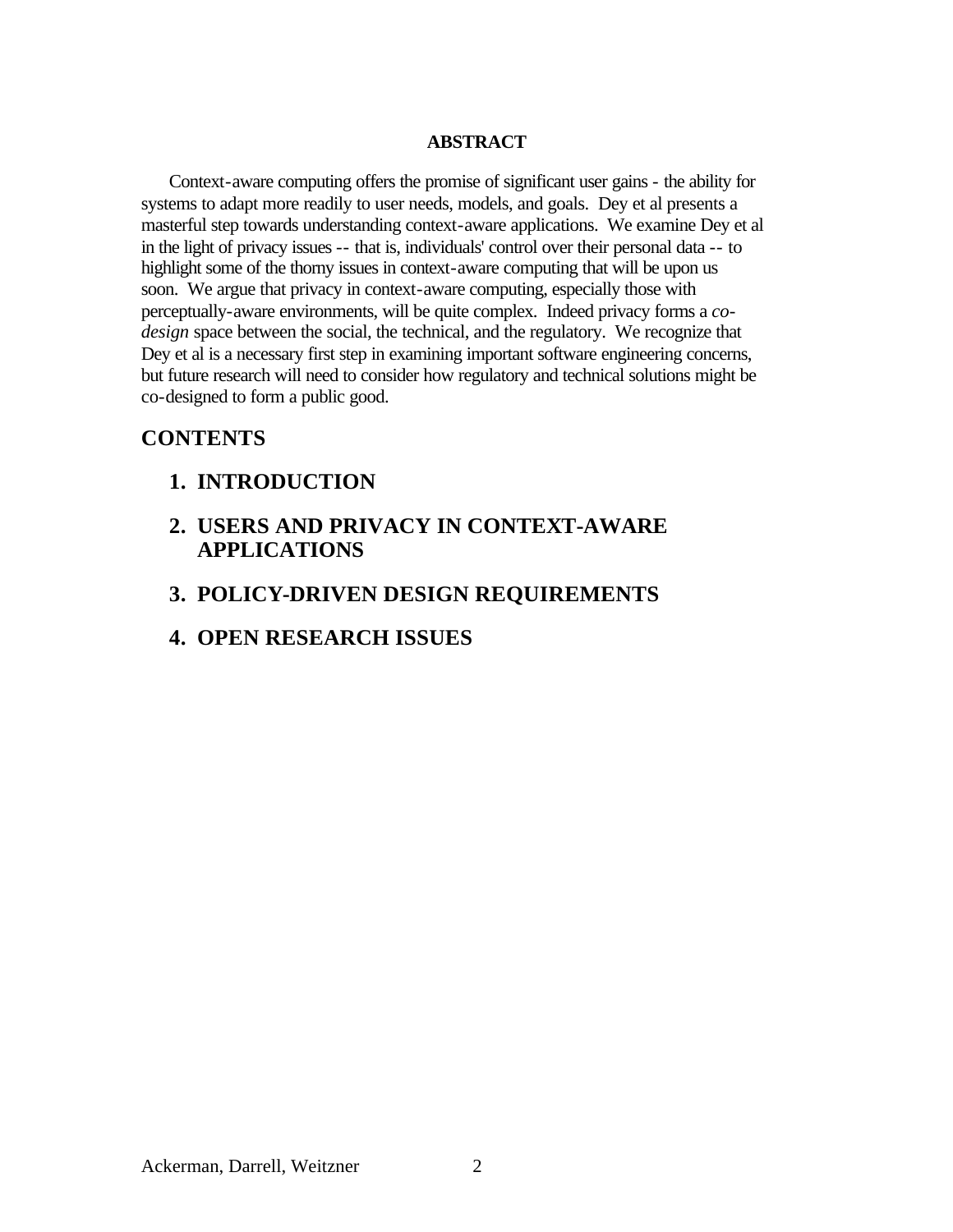## **5. INTRODUCTION**

Context-aware computing offers the promise of significant user gains - the ability for systems to adapt more readily to user needs, models, and goals. Computational systems have clearly lacked the vast amount of state data required to handle even relatively simple customizations, leaving systems without the ability to handle an individual's level of desired social nuance and control (Ackerman 2000). Collaborative systems, for example, with their need for fine-grained control over personal data could profit enormously from additional context.

Dey, Salver, and Abowd (2001 [this special issue]) presents a significant step towards understanding context-aware applications. Here, we examine Dey et al in the light of privacy issues - that is, individuals' control over their personal data. We recognize that Dey et al is a necessary first step in examining important software engineering concerns, and first steps cannot solve every research question: Here, we wish to use Dey et al's viewpoint to highlight some of the thorny issues in context-aware computing that will be upon us soon.

According,we briefly summarizes Dey et al's privacy stance, one made both explicitly and implicitly in the paper, and then deepens it to fit other pervasive, context-aware environments. This is followed by a discussion of the technical issues in privacy control in context-constructing applications, especially those derived from perceptual data. Next, the regulatory and legal oversights that exist and may need to exist are briefly discussed. The piece ends with a discussion of co-evolutionary design, where technical possibilities may result from the co-occurrence of regulatory assistance. Throughout, we take examples from not only Dey et al, but also from Project Oxygen at MIT as well as other large-scale, pervasive environments.

### **6. USERS AND PRIVACY IN CONTEXT-AWARE APPLICATIONS**

Privacy is intrinsically bound up with control - who controls what information as well as the applications and systems that construct and disseminate that information. The control of the various sensors and services is not well specified in Dey et al., although often applications are implied to be under the control of a "user". In this Dey et al basically views software as a resource with a specific owner, usually an individual.

However, the control over systems determining the presence of individuals in a room or other location, on the other hand, is not specified at all. This is a critical point. In general, in a context-aware environment with a suite of context-aware applications, an individual operates within many social environments, and social environments may make use of many individuals' data. This view argues that the software environment, consisting of many systems, may be in a complex relation to the person Dey et al considers the user. In other words, Dey et al does not clearly distinguish among the various types of contexts within which a user resides or the number of contexts. These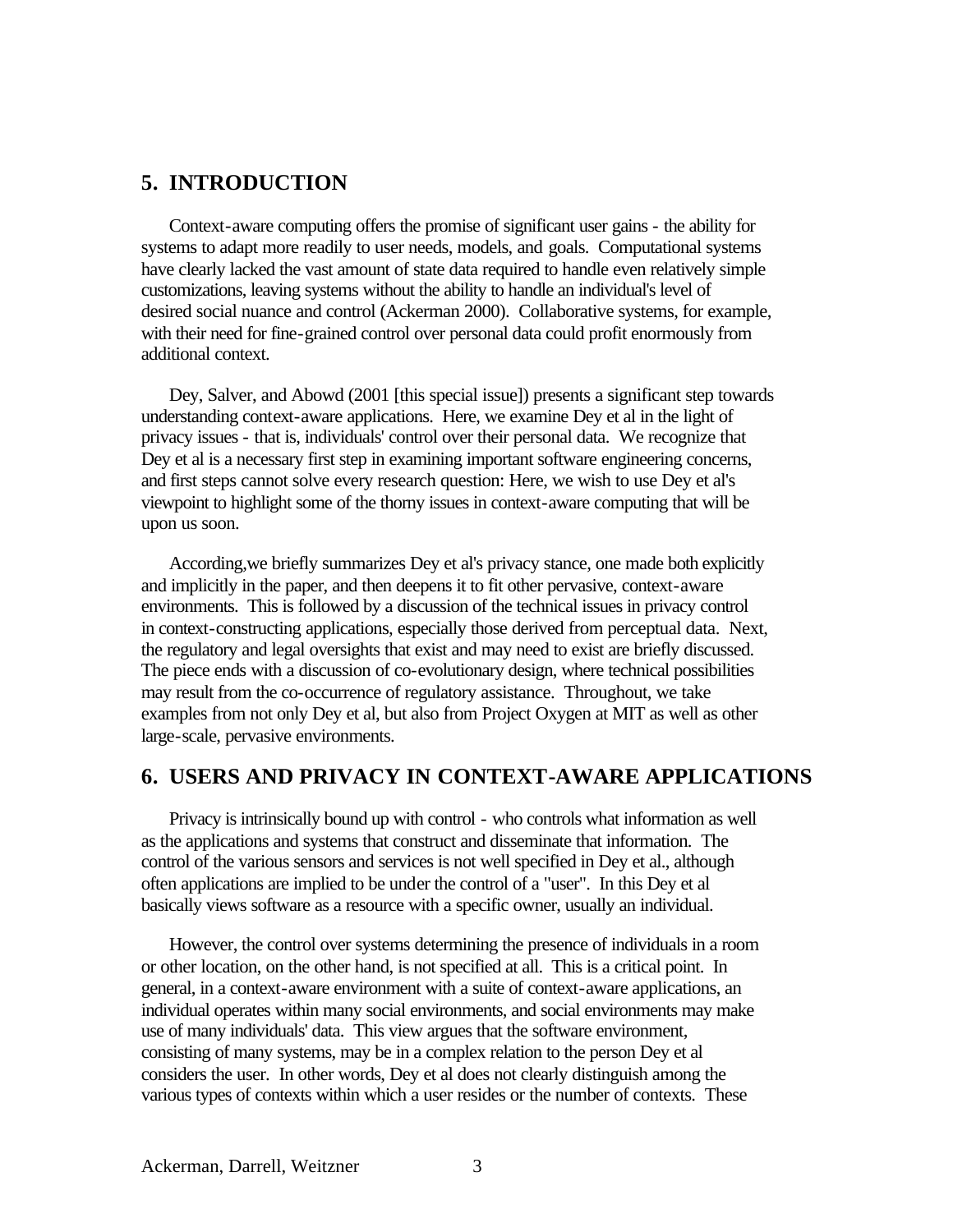are significant concerns when dealing with one's private data. Consider the following, all of which will have different privacy characteristics for users:<sup>1</sup>

- 1. An individual wishes to connect over a mobile, wireless network. This requires only partial identification data; that is, a user merely needs to provide the relevant certificates that he or she can connect. The only context data that can be derived are how many people are in a specific location; no individuals can be identified. In this case, data are derived by the system's owner, but there is no additional control over some user's private data. It is also possible to prevent pseudoidentifiability, where the user cannot be mapped to an individual but can be identified as the same user of a system, through the proper use of certificates. In other words, the user need not trust the owner of the system. Privacy is maintained by allowing the user to disseminate only the necessary data, which cannot be used to identify the user.
- 2. Two individuals walk into a conference room, and the room wishes to adjust the temperature appropriately. The system that controls the room may wish to determine whether these two users have previously used the room and set the temperature. Other systems, such as file caching systems, also wish to know who is entering the room. A room agent asks the two users for identifying information.

This scenario differs from the above scenario in two ways. First, the users have been asked to provide identifying information. In this case, the temperature application may be satisfied with the user providing a data model that can appropriately state the user's preferences but cannot be used as identifiable data. However, the temperature application would have to be written to handle this substitution. The Dey et al. paper provides a usable architecture for doing so. On the other hand, the file caching application clearly needs identifying information. Second, the downstream consequences for providing private data are unknown or unspecified. A user may trust the file caching application because of the norms of operating system usage and system administration (although this varies somewhat by organization). There is no way for a user to know further uses of identifying information provided to the temperature application. Furthermore, other applications, unknown and unseen to a given user, could be operating in the room, and any identifying or private data provided to these applications may, again, have unknown consequences and further uses.

In this scenario, some privacy relief can be given to the user by allowing the user to provide partial, non-identifying data. The major privacy effects come from there being no mechanism to tell the user what context-gathering systems

 $\overline{a}$ 

<sup>1</sup> We recognize that individuals vary widely in their concern over privacy and information control. Many studies (including Ackerman et al 1999) have found three general clusters in the American population - privacy fundamentalists, privacy pragmatists, and privacy unconcerneds. We simplify here for the argument's clarity, but any full analysis would need to consider each cluster separately.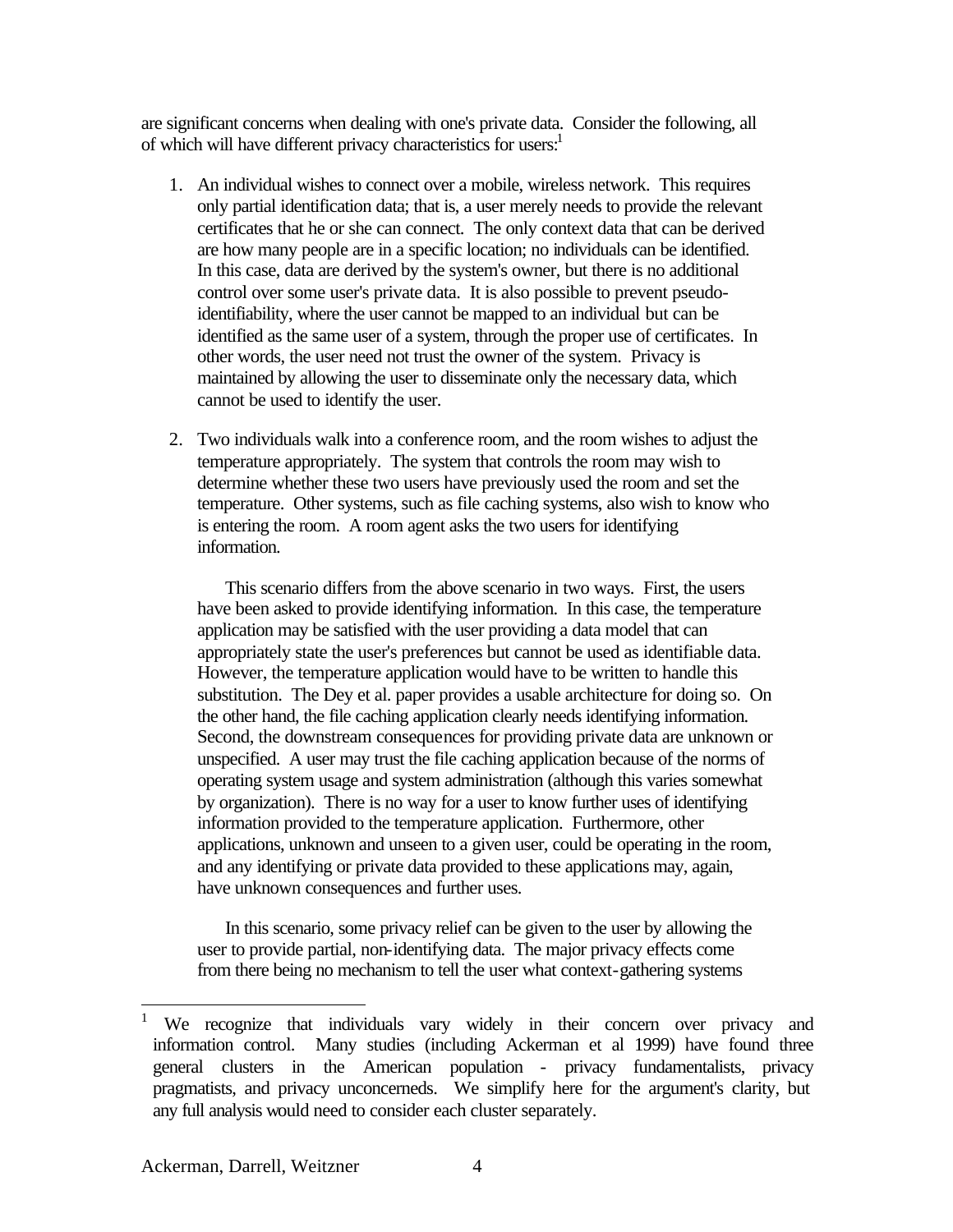are present and what they intend to do with any collected data. However, there are several mitigating circumstances. The user is aware that data have been requested, because it must be requested explicitly. (It is not clear, however, that if users are bombarded with hundreds of requests by dozens of systems that they will actually provide individual attention to each request.) Furthermore, a user still has control over the dissemination of that data at the point of request (but only at that point). Finally, the request and its consequences occur within some organizational or institutional setting, and this allows some social regulation in the form of rules or norms.

- 3. We can consider the same type of system two individuals walking into a meeting room with a temperature application, file caching application, and unknown systems – but in this case, the identification occurs automatically using peripheral interfaces. We will consider the technical possibilities in more detail below. However, this scenario differs from the above in that the user is never aware that any private data have been requested or provided. The consequences of providing the data are again unknown. This is the most problematic case, since there does not appear to be any privacy remedy or relief technically. However, the identification – in this case – occurs within some organizational or institutional setting, and this allows some social regulation again.
- 4. The final scenario is having a mobile user walking down the street. An imagebased perceptual system recognizes the mobile user, matching the user, for example, from a picture taken when cashing a check. Again, the user is not aware that any private data have been requested and does not know the downstream consequences of being identified. We might assume in this case that a context is being constructed, but it is not for the immediate benefit of the user. Benefits accrue not to the user, but to the data gathering organization as well as downstream consolidators. Indeed, control over the derived data, and the systems construct and inferring context, lie completely outside the user and perhaps social convention.

While it might be argued that Dey et al's framework works when there is an explicit device for each user, as well as the physical possession (e.g., of an active badge or PDA) to determine ownership, many authors have envisioned perceptual interfaces which track users' position in a room, can recognize them when they return, and can detect pointing gestures and certain facial expressions. The Microsoft Easyliving project uses a network of stereo cameras to track users as they move in a room, and uses this information to supply geometric context to an application (Brumitt et al 2000). Several researchers have built perceptually enabled kiosks, which react directly to a user's speech or gesture (Rehg 1997; Darrell et al 2000). Face recognition and expression tracking are an active area of research in desktop perceptual user interfaces (Pentland 2000), and several commercial products for face identification have recently been introduced (e.g., www.visionics.com). Systems that combine CCTV surveillance and face recognition have been sold, but so far only for outdoor law enforcement applications (Privacy Digest 2000).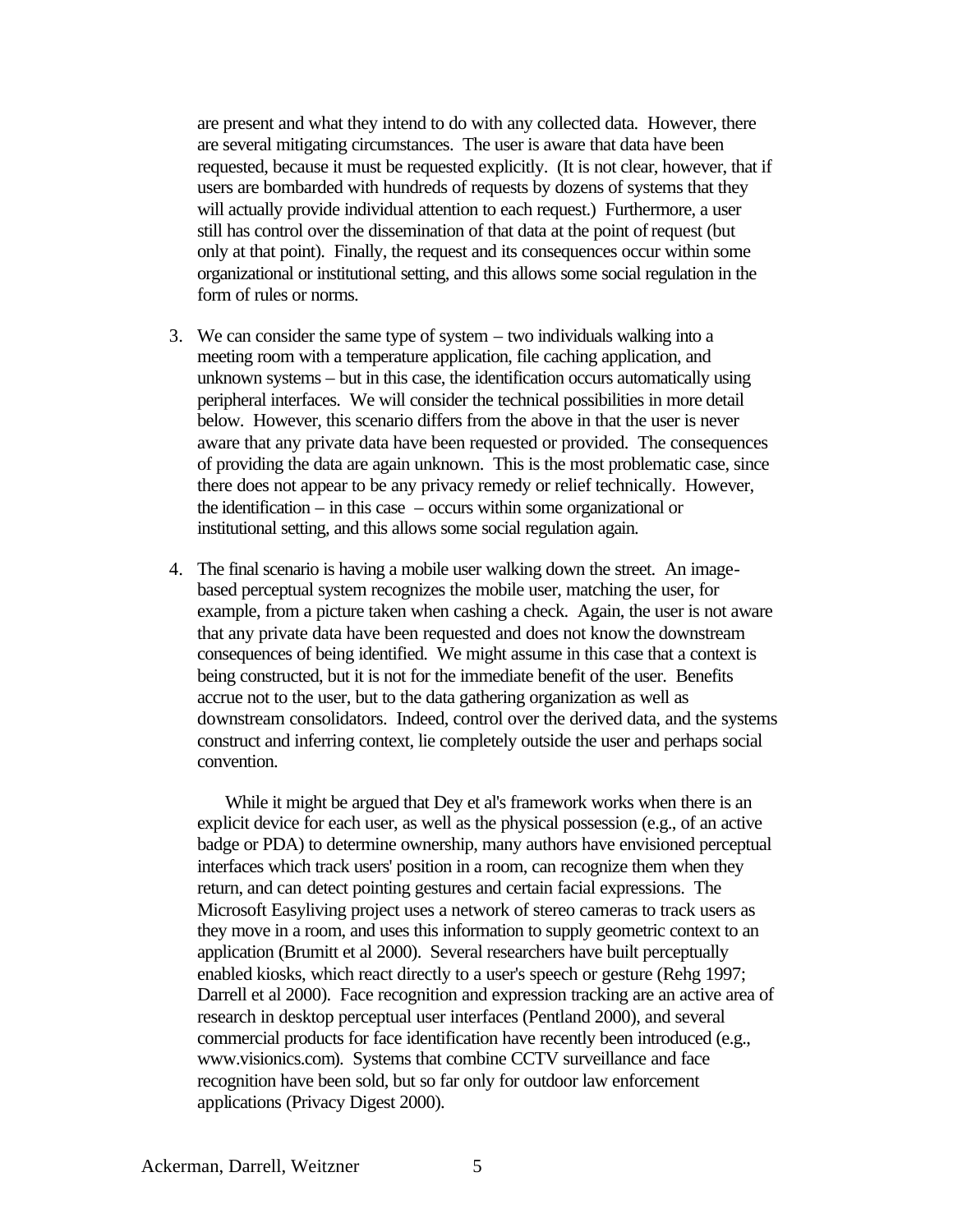Left unchecked, there can be major problems with privacy and passively sensed audio-visual context. Export of image or acoustic information by independent agents in an environment, when offered in an uncontrolled marketplace of digital information, can lead to a scenario where any third party can compile a complete record of a person's daily activity, a scenario termed by Agre as the "privacy Chernobyl" (Agre 1999, Agre and Rotenberg 1997).

These scenarios should be a sharp reminder that social settings into which contextaware applications will be introduced as well as the social arrangements in which context-aware applications will be employed are likely to be varied and complex. Dey et al's scenarios are explicitly simplified for explanatory and rhetorical purposes, but this simplification carries with it a utopian reduction that glosses over two important social considerations. First, one person's contextual awareness is another person's lack of privacy (Hudson and Smith 1996). One person's sensor is another person's spy. Second, control over the acquisition and dissemination of contextual data is not likely to be straightforward. Users will not want to actively participate in controlling their private data (because of the sheer volume, especially at the sensor data level), and in any case, may not be allowed active participation and choice in many cases.

When perceptual interfaces and perceptually-derived context become commonly used in pervasive computing environments, as we believe they will, it will require a combination of social, legal, and technical consideration to establish a reasonable degree of privacy. What might that reasonable degree be?

### **2. POLICY-DRIVEN DESIGN REQUIREMENTS**

The history of privacy law all around the world illustrates the fundamental importance of individual control over one's own personal data. Since the early 1970s, when democratic governments around the world began developing privacy rules to address the perceived privacy threats posed by large mainframe databases, the notion of user control has features prominently in all regulatory schemes (HEW 1973, OECD 1980, European Union 1995, FTC 2000). The most recent US privacy guidelines have been issued by the Federal Trade Commission (FTC 2000) cover four basic areas:

- **Notice**: The individual should have clear notice of the type of information collected, its use, and an indication of third parties other than the original collector who will have access to the data.
- **Choice:** The ability to choose not to have data collected.
- **Access:** The ability for the data subject to see what personal information is held about him/her, to correct errors, and to delete the information if desired.
- **Security:** Reasonable measure taken to secure (both technically and operational) the data from unauthorized access.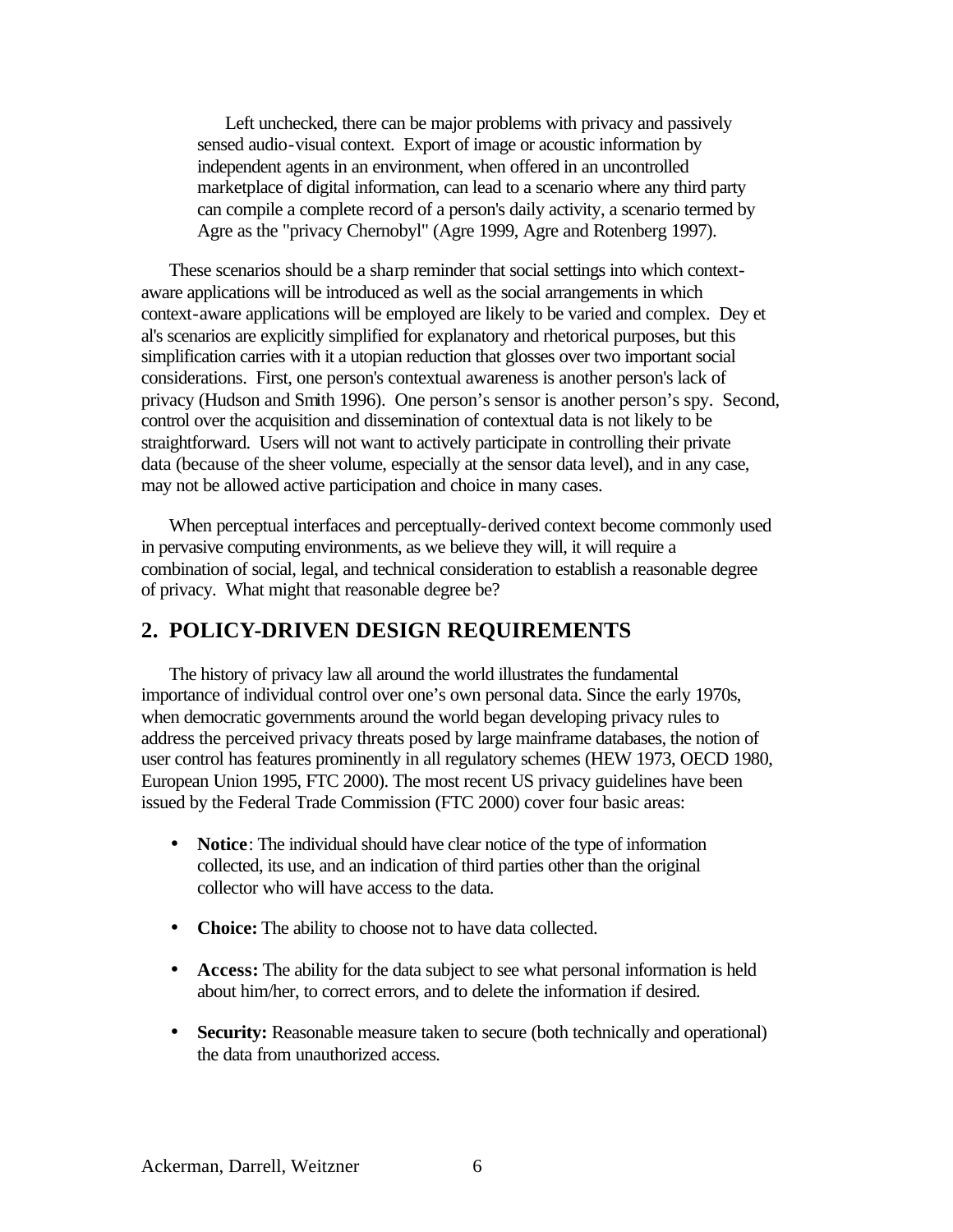These guidelines do not have the force of law in the US. Privacy regulation in Europe and other countries with comprehensive 'data protection' laws, also add other areas of regulatory interest to these principles. Nevertheless, these Fair Information Practices do suggest a baseline for privacy rules that all system designs ought to consider.

Context-aware systems certainly pose a new set of privacy challenges not previous considered by existing regulatory frameworks. As we have noted, the passive collection and logging of information related to users' activities, information access patterns, movement, etc., all raise serious privacy concerns. Notably, recent changes in US law have come to recognize some of the leading edge privacy threats posed by new information environments. Amendments in US wiretapping law in 1994 granted special protections for 'transactional records' of user network usage data. This change in law was prompted by a desire to protect the privacy of email and Web server access logs. Even in 1994, the US Congress saw that records of the Web pages visited and the email messages sent and received by users could reveal highly sensitive, personal information. The protections enacted in 1994 gave a higher level of protection against law enforcement access, through police wiretap procedures, though not to commercial or private sector use of these data.

Nevertheless, how to extend privacy initiatives and technical prototypes into a contextually aware, perceptual interface world is not clear. We have noted the new technical possibilities in the various scenarios above. We should view the US Congress' increased concern over these records as a clear indication of the public policy imperative to offer protection against unauthorized access to log and sensor data. Below are the open research issues in providing users with control over the personal information about them.

#### **3. OPEN RESEARCH ISSUES**

At MIT's Project Oxygen, we are developing a range of technologies that may gather context information about a user via perceptual means, and we are simultaneously investigating how to give the user control over how his or her image or expression are used.

First, it is likely that there will be considerable variation in the rules people wish to have govern perceptual context and privacy. Different social environments will lead to different levels of expectation of audiovisual privacy, and users will have varying levels of desired control. Notice requires a framework for expressing privacy policies between a user and the environment and among users in an environment. This follows from the pioneering work of the Platform for Privacy Preferences (P3P) (http://www.w3.org/TR/ P3P) by the World Wide Web Consortium. P3P enables Web sites to translate their privacy practices into a standardized, machine-readable format that can be retrieved automatically and easily interpreted by a user's browser. P3P clients then can compare the privacy statement with the user's preferences. Thus, P3P is the type of labeling protocol required, but its use to date has been only for the exchange of private data in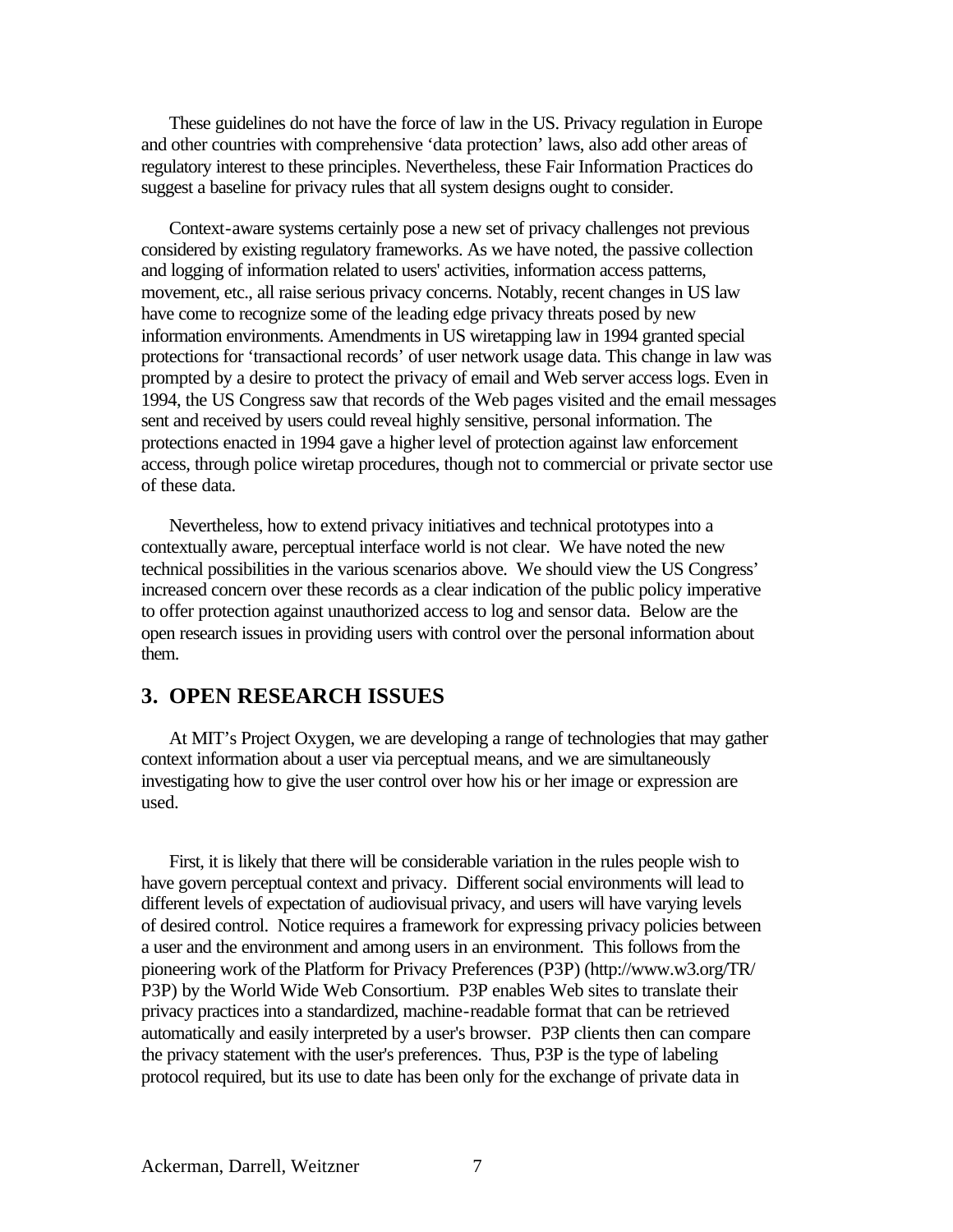Web usage. It will need to be extended for contextually aware and perceptual environments.

Second, there are a number of HCI and user interface problems to be resolved. The requirement for notice, especially when accompanied by a need for consent, can be overwhelming to users. It also requires that users disrupt their activities (Ackerman 2000). In a contextually-based environment, such notice can not only occur an order of magnitude more than cookie notices, such a disruption also defeats the basic goal to make contextually-aware environments unobtrusive. Early implementers of user privacy tools have noted that P3P-compliant user interfaces have the challenge of presenting often complex information about a privacy policy in a manner that is easily understandable by the user, who may care about her privacy but may have a low tolerance for being diverted from the primary task at hand to consider the privacy context of a given transaction. It is not clear how many users will invest the time needed to investigate the impact of various systems on their privacy rights and then take steps necessary (even where available) to protect their privacy. New efforts will be required to find basic user interface mechanisms for relatively unobtrusive notice. A greater understanding of the general HCI requirements for privacy (e.g., how individual differences affect use) will also be required.

A number of technical possibilities exist for ameliorating privacy concerns in contextually-aware environments that have only been touched on in Dey et al. These may offer some help with perceptual interfaces. While we have illustrated the privacy dilemmas posed by context-aware systems, we believe that the power of context-aware tools can also be used to help ease the privacy threats that these systems pose. One possibility is that context-aware computing could aid the negotiation over privacy agreements. As one example, a notion of location-dependent-state with collaborative filtering could offset the user interface difficulty with raw P3P. Context-aware user privacy widgets could help with the user interface challenge by considering what privacy choice the user made the last time she entered this particular context, what privacy choices have the user's trusted colleagues made in the current context, and what privacy choices did the user make when dealing with the same data collector though in an otherwise different context. Another possibility is that assemblages of privacy critics, using location information, could warn users when critical personal data are about to be revealed (Ackerman and Cranor 1999). Nonetheless, we expect the HCI challenge to remain large, and we hope that privacy will become a critical HCI research thrust.

Concomitant with the above technical possibilities for notice and consent is the requirement for security. For example, audio/visual expressions from users should be encrypted before being exported or stored, and the decryption key should be made available only to that user. A physically-grounded key could be distributed such that users must be physically present in the room to access it. As well, a user-specific *session* key could be obtained from the perceptual context widget by a user while physically in the room; allowing any data, which may be later distributed, to be watermarked with this key and thereby creating traceability.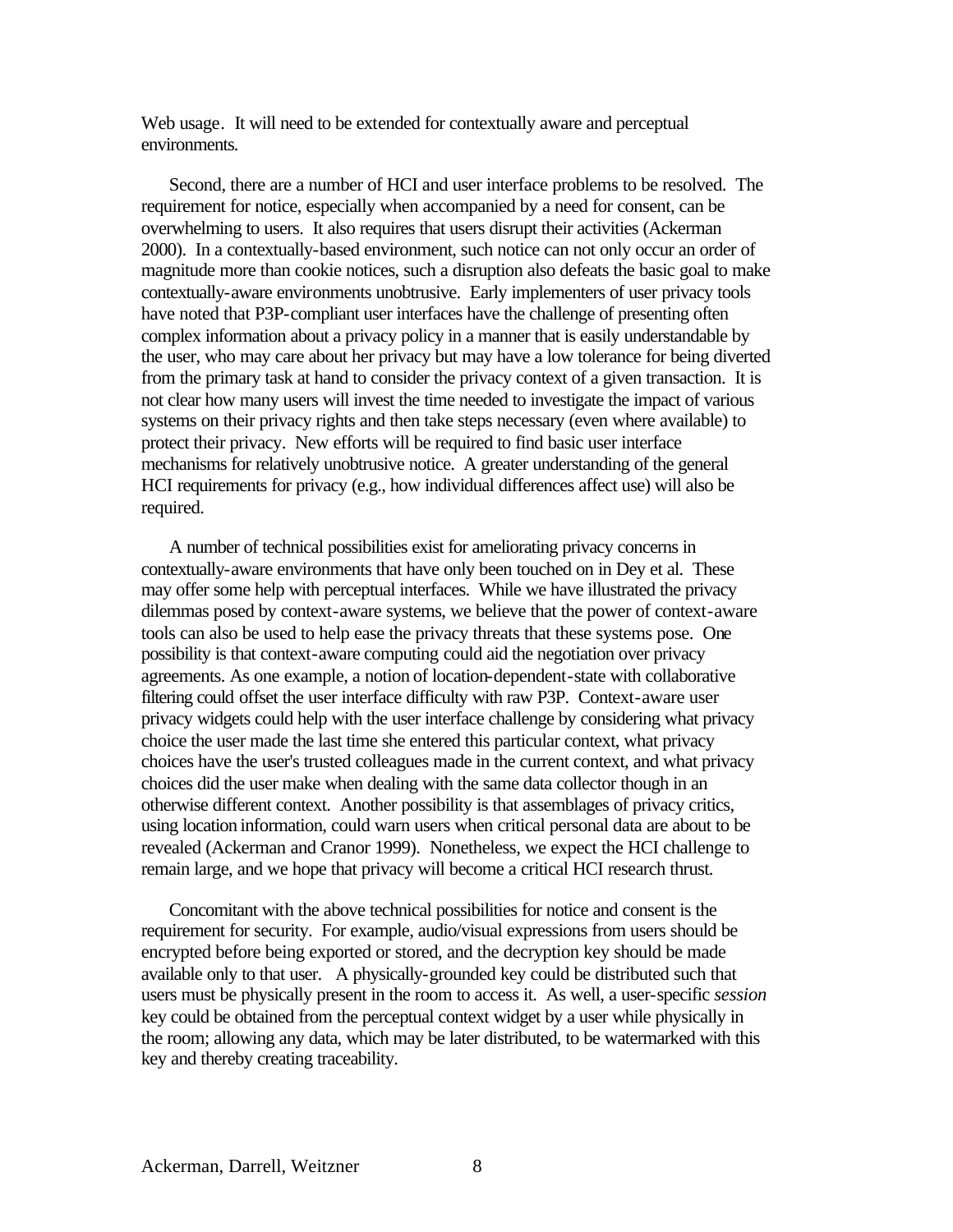Finally, in addition to any technical solutions and ameliorations, the architecture must contain features that verify-- if not guarantee -- that the privacy promise made with regard to particular data have been and will be respected. This is not satisfied merely by details of cryptography; that is, cryptographic security is a necessary but not sufficient condition for privacy. At this point, the cost to an individual for determining and correcting a privacy mishap (intentional or accidental) is too high. We wish to shift the transactional cost for privacy from each user to the public. This can be done only through some regulatory or legal infrastructure that is erected to bolster and facilitate technical solutions. We will need to understand, as a research problem, how regulatory and technical solutions might be *co-designed* to form a public good.

The Oxygen privacy research goal, then, is to head off the privacy Chernobyl envisioned by Agre through a combination of technical and regulatory co-design initiatives. In Oxygen, we have started the development of perceptual context prototypes with the observed user's privacy uppermost in mind. In our work, we are establishing design principles for indoor environments as well as basic infrastructures that can be used to implement those principles. This will not require a radical departure from architectures like Dey et al., but we believe keeping privacy uppermost will greatly facilitate the use and adoption of those architectures.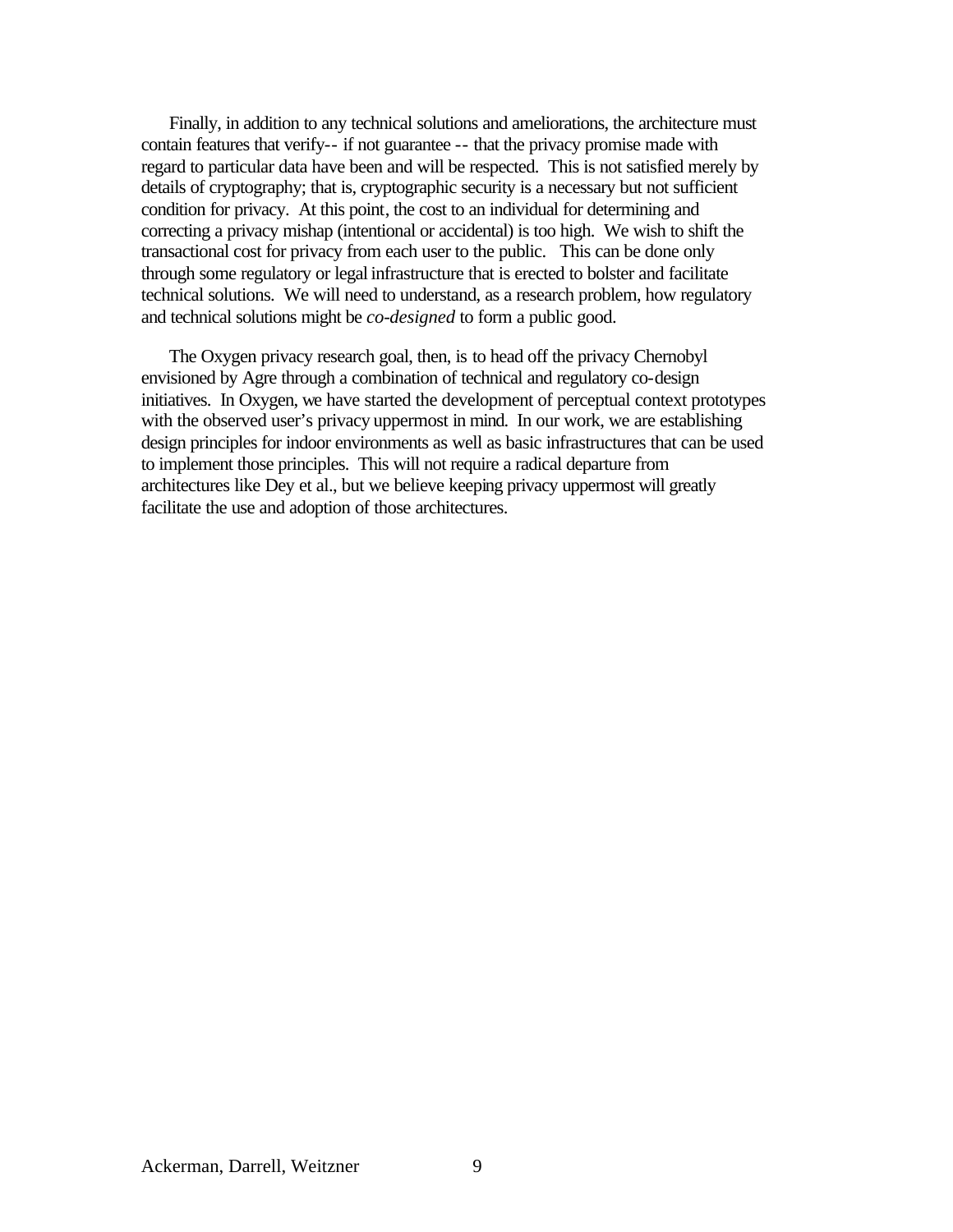#### **NOTES**

*Support.* This work has been supported by the Oxygen Alliance partners at MIT.

Authors' Addresses: Mark Ackerman, MIT/Lab for Computer Science, 200 Technology Square, Cambridge, MA, 02139. Email: ackerman@lcs.mit.edu. Trevor Darrell, MIT/Artificial Intelligence Laboratory, 200 Technology Square, Cambridge, MA, 02139. Email: trevor@ai.mit.edu. Daniel Weitzner, MIT/World Wide Web Consortium, 200 Technology Square, Cambridge, MA, 02139. Email: djweitzner@w3.org.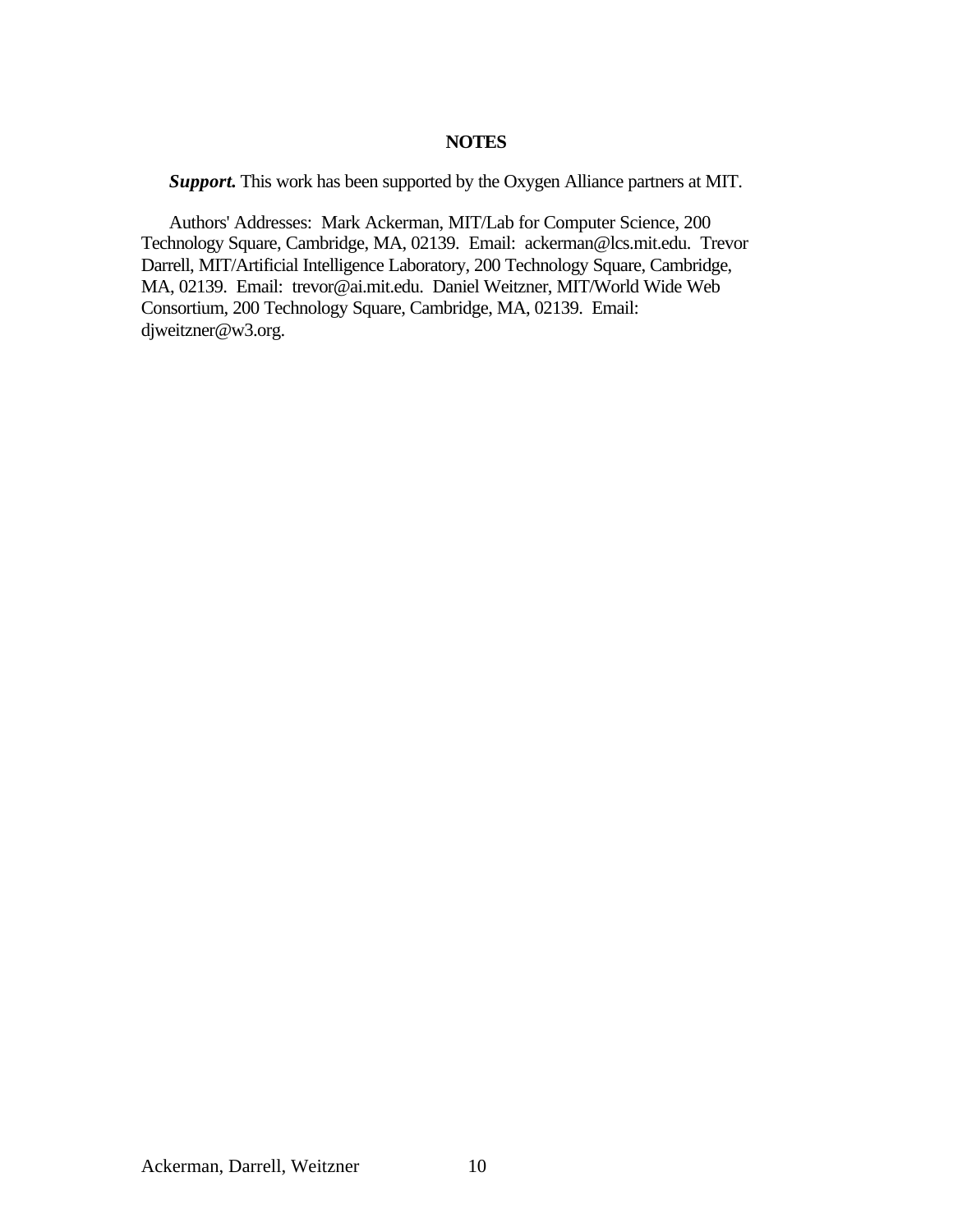#### **REFERENCES**

- Ackerman, M. S. (2000). The Intellectual Challenge of CSCW: The Gap Between Social Requirements and Technical Feasibility. *Human Computer Interaction*, 15, pp. 179-203.
- Ackerman, M. S., and Cranor, L. (1999). Privacy Critics: UI Components to Safeguard Users' Privacy. *Proceedings of the ACM Conference on Human Factors in Computing Systems (CHI'99)* : 258-259. New York: ACM Press.
- Ackerman, M. S., Cranor, L., and Reagle, J. (1999). Privacy in E-Commerce: Examining User Scenarios and Privacy Preferences. *Proceedings of the ACM Conference in Electronic Commerce* : 1-8. New York: ACM Press.
- Agre, P. (1999) Red Rock Eater Mailing List; notes and recommendation 14, http://commons.somewhere.com/rre/1999/RRE.notes.and.recommenda14.html
- Agre, P, and Rotenberg, M. (eds). (1997) Technology and privacy: the new landscape. Cambridge: MIT Press.
- Brumitt, B., Meyers, B., Krumm, J., Kern, A.,and Shafer, S. (2000) EasyLiving: Technologies for Intelligent Environments. *Proceedings of Handheld and Ubiquitous Computing*, September 2000. http://www.research.microsoft.com/ easyliving/
- Darrell, T., Gordon, G., Harville, M., and Woodfill, J., (2000) Integrated person tracking using stereo, color, and pattern detection. *International Journal of Computer Vision* , 37(2), pp. 175-185.
- Dey, A. K., Salber, D., Abowd, G. D. (2001). A conceptual framework and a toolkit for supporting the rapid prototyping of context-aware applications. *Human-Computer Interaction*, 16, xxx-xxx.
- European Union. (1995) Directive on the protection of individuals with regard to the processing of personal data and on the free movement of such data.
- FTC (US Federal Trade Commission). 2000 Fair Information Practice Guidelines. *Privacy Online: Fair Information Practices in the Electronic Marketplace* (http://www.ftc.gov/reports/privacy2000/privacy2000.pdf).
- HEW (United States Department of Health, Education and Welfare). (1973) Code of Fair Information Practices.
- Hudson, S. E., and Smith, I. (1996). Techniques for Addressing Fundamental Privacy and Disruption Tradeoffs in Awareness Support Systems. *Proceedings of the ACM Conference on Computer Supported Cooperative Work (CSCW'96)*: 248-257.